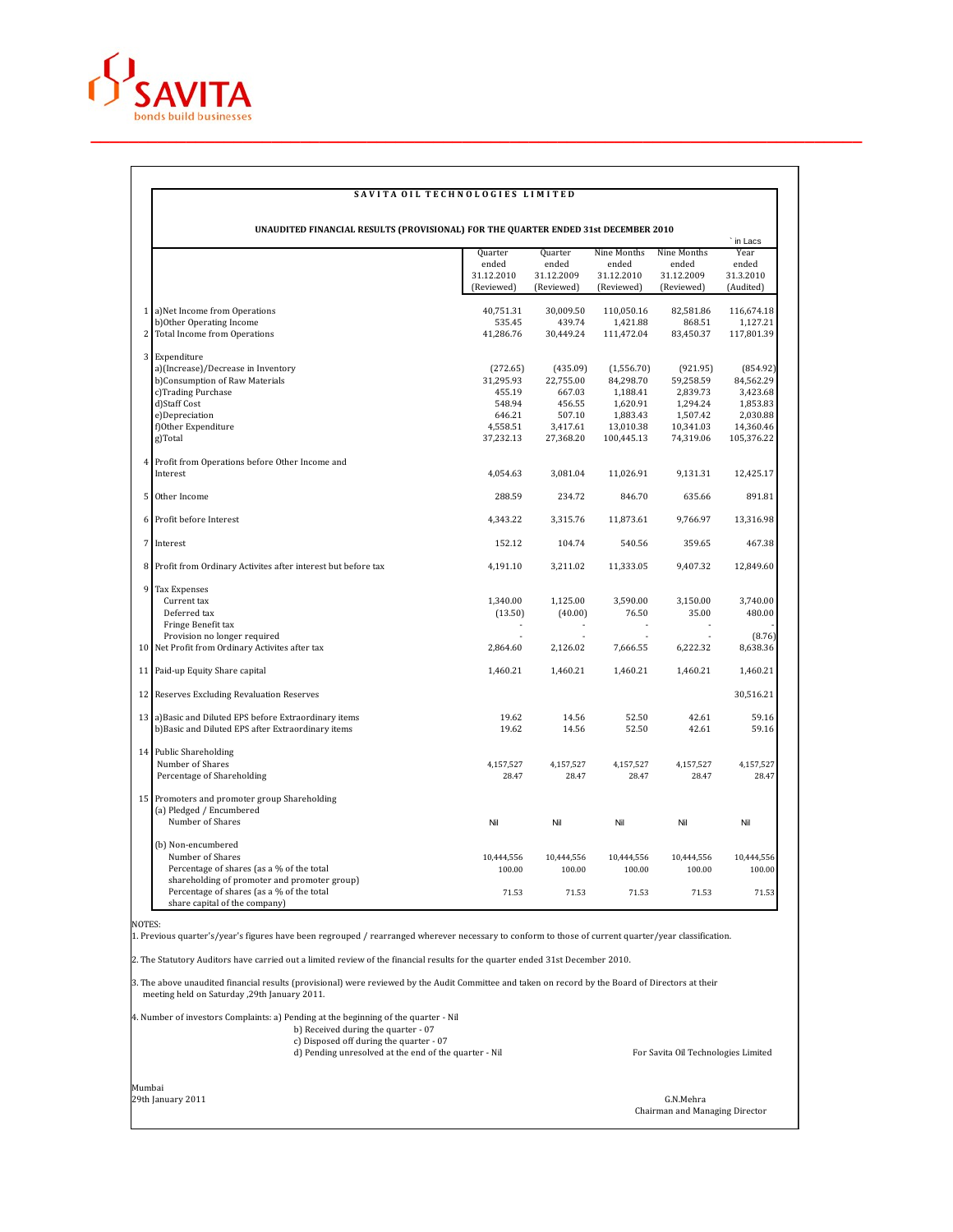|                                                                                                                 |                                                                                                         | SAVITA OIL TECHNOLOGIES LIMITED                                     |                                                                            |                                                                           |                                                                              |  |  |  |  |  |
|-----------------------------------------------------------------------------------------------------------------|---------------------------------------------------------------------------------------------------------|---------------------------------------------------------------------|----------------------------------------------------------------------------|---------------------------------------------------------------------------|------------------------------------------------------------------------------|--|--|--|--|--|
|                                                                                                                 | UNAUDITED SEGMENTWISE REVENUE, RESULTS AND CAPITAL EMPLOYED<br>FOR THE QUARTER ENDED 31st DECEMBER 2010 |                                                                     |                                                                            |                                                                           |                                                                              |  |  |  |  |  |
| 1 Segment Revenues<br>Petroleum Products<br><b>Wind Power</b>                                                   | Quarter<br>ended<br>31.12.2010<br>(Reviewed)<br>40,988.33<br>419.04                                     | Quarter<br>ended<br>31.12.2009<br>(Reviewed)<br>29,929.94<br>674.21 | Nine Months<br>ended<br>31.12.2010<br>(Reviewed)<br>109,599.91<br>2,223.00 | Nine Months<br>ended<br>31.12.2009<br>(Reviewed)<br>81,379.37<br>2,447.86 | in Lacs<br>Year<br>ended<br>31.3.2010<br>(Audited)<br>115,591.73<br>2,768.60 |  |  |  |  |  |
| Other Unallocated<br>Net Sales / Income from Operations                                                         | 167.98<br>41,575.35                                                                                     | 79.81<br>30,683.96                                                  | 495.83<br>112,318.74                                                       | 258.80<br>84,086.03                                                       | 332.87<br>118,693.20                                                         |  |  |  |  |  |
| 2 Segment Results<br>Profit before taxation and<br>Interest for each segment                                    |                                                                                                         |                                                                     |                                                                            |                                                                           |                                                                              |  |  |  |  |  |
| <b>Petroleum Products</b><br>Wind Power<br>TOTAL                                                                | 4.724.71<br>(222.10)<br>4,502.61                                                                        | 3.171.89<br>186.18<br>3,358.07                                      | 11,933.38<br>383.22<br>12,316.60                                           | 9.126.91<br>945.89<br>10,072.80                                           | 12,909.17<br>748.92<br>13,658.09                                             |  |  |  |  |  |
| Less: i) Interest<br>ii) Other unallocated expenditure<br>Net of unallocated revenue<br>Total Profit before tax | 152.12<br>159.39<br>311.51<br>4,191.10                                                                  | 104.74<br>42.31<br>147.05<br>3,211.02                               | 540.56<br>442.99<br>983.55<br>11,333.05                                    | 359.65<br>305.83<br>665.48<br>9,407.32                                    | 467.38<br>341.11<br>808.49<br>12,849.60                                      |  |  |  |  |  |
| 3 Capital Employed:<br>(Segment Assets- Segment Liabilities)                                                    |                                                                                                         |                                                                     |                                                                            |                                                                           |                                                                              |  |  |  |  |  |
| Petroleum Products<br>Wind Power<br>Unallocated capital employed<br><b>TOTAL</b>                                | 31,423.93<br>7.722.71<br>496.68<br>39,643.32                                                            | 21,172.87<br>8,346.14<br>2,595.81<br>32,114.82                      | 31,423.93<br>7.722.71<br>496.68<br>39,643.32                               | 21,172.87<br>8,346.14<br>2,595.81<br>32,114.82                            | 25,893.00<br>8,438.25<br>(2,354.48)<br>31,976.77                             |  |  |  |  |  |

NOTE:

 Previous quarter's/year's figures have been regrouped / rearranged wherever necessary to conform to those of current quarter/year classification

For Savita Oil Technologies Limited

Mumbai G.N.Mehra

29th January 2011 Chairman and Managing Director